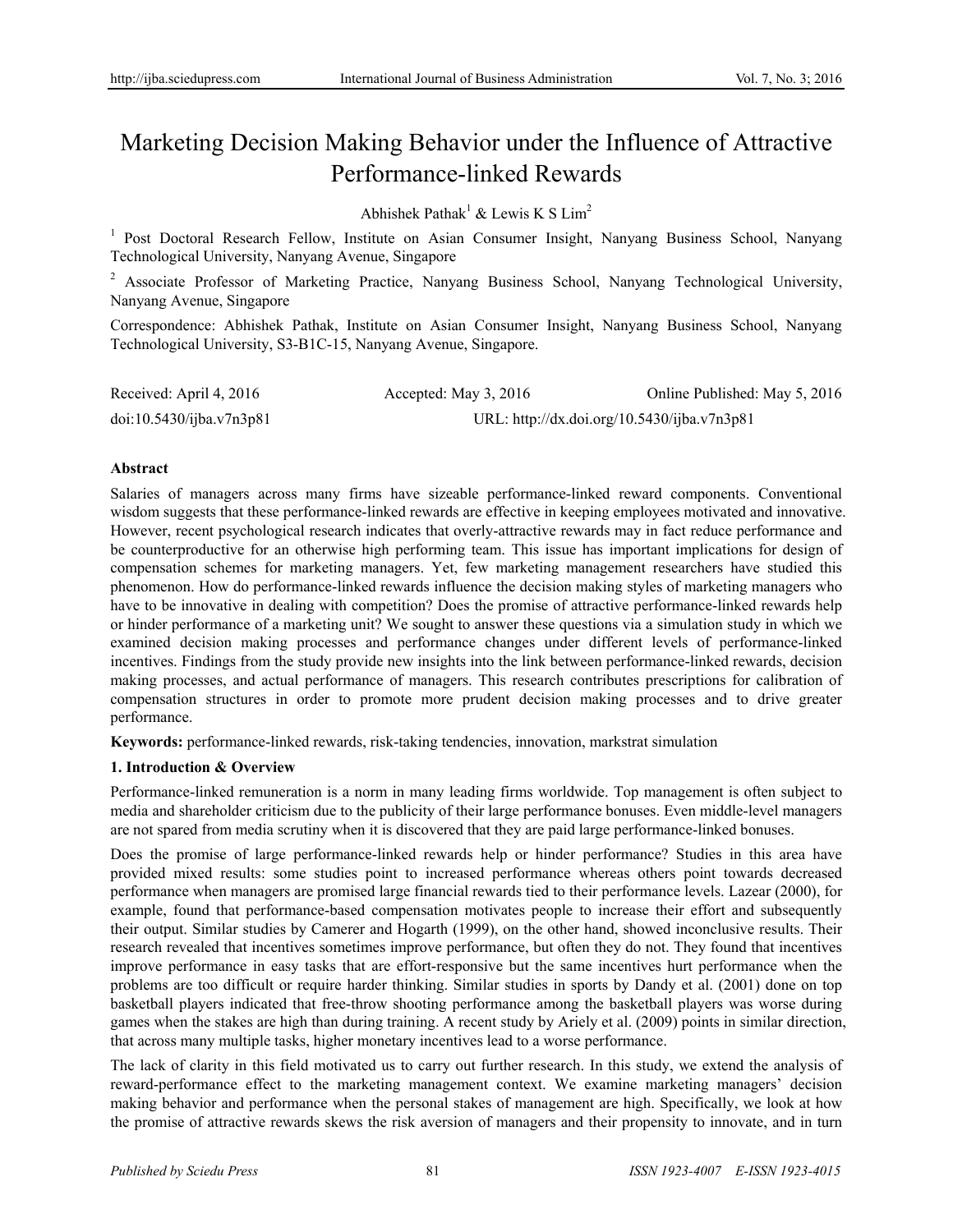their performance outputs. We also analyze how the degree of challenge in the performance targets as well as in the existing performance levels moderate the effects of attractive rewards on decision making processes and eventual performance.

## **2. Theoretical Background**

Management practitioners, having being heavily influenced by the economic principles, have often subscribed to the well-established relationship between motivation, effort and performance. Psychologists on the other hand have reported many cases where increased motivation can in fact decrease the performance (Baumeister, 1984). Threats to sub-optimal performance include excessive competitiveness, evaluation apprehension in the presence of an audience, and certain ego-related personality factors (Baumeister & Showers, 1986).

The classic Yerkes-Dodson law (Yerkes & Dodson, 1908) suggests that there is an optimal level of motivation for any task and any departure from this level in either direction will have detrimental effect on performance levels.

Studies have shown decreases in performance levels in tasks that involve highly practiced, automatic skills in the presence of cash incentives or bonuses attached to the task outcome (Baumeister, 1984; Langer & Imber, 1979). Apparently, such performance-linked bonuses or incentives make the doer aware of the task more than he/she is used to, which decreases the performance of the subject.

A further extension of the effect was provided by McGraw & McCullers (1978) who showed that the introduction of monetary rewards reduces performance even in some problem-solving tasks.

In recent studies, Lazear (2000) found that when a big company shifted its practice of an hourly wage to a piece rate pay, the productivity enhanced by a massive forty four percent. In this study, Lazear showed that when two schemes - output in performance-linked schemes versus output when remuneration is independent of the effort, were compared, the latter was often better.

Some other researchers too have documented similar results, where subjects who were not paid at all exerted greater effort than those who were paid monetarily (Gneezy & Rustichini, 2000).

The social psychology literature provides extensive evidence tying the relationship between arousal, attention and performance (Fenigstein & Carver, 1978; Wegner & Giuliano, 1980). Social researchers argue that even the presence of a supportive audience can shift the focus from a well learned task to the mechanics of the task which leads to a detrimental performance level (Butler & Baumeister, 1998).

Baumeister (1984) also argues that the rewards induce arousal and increase self consciousness at the same time and both of these processes in turn shift the focus to self rather than to the task at hand and such enhanced self consciousness can disrupt well learned skills which are important in completing the task successfully (Baumeister, 1984; Dandy et al 2001). We believe that successful managerial tasks are no different from these challenges. We believe that the 'high reward induced' arousal can bring about self consciousness in a manager in a similar way and may shift the managerial focus to self rather than to the task and may lead to a detrimental performance level.

We augment our arguments using two popular theories in social psychology - distraction theories and self- focus theories. Distraction theories argue that performance pressure creates a distracting environment which in turn shifts the focus of an individual to task-irrelevant cues like worries and to the consequences of the failures (Wine, 1971; Beilock & Carr 2001). So we argue that before the introduction of the pressure of performance-linked reward, the manager is used to a single focused task and is used to excelling in that task but after the introduction of a reward pressure, the same task now turns into a dual task (Beilock & Carr, 2001) and the managerial control over the task may slip as the worries and the consequences of the performance and a notional future loss in cases of non-performance compete for his attention simultaneously, thereby leading to a detrimental performance.

Taking support from self-focus theories (execution focus theories) we can also argue that the performance pressure shifts the attention of a manager from the task at hand to an increased level of self-consciousness and to an increased reward induced anxiety. This enhanced self-consciousness in turn increases the managerial attention to skilled processes involved in the task and on their step by step control which earlier was an automatic process before the introduction of performance-linked reward (Baumeister 1984; Lewis & Linder 1997; Beilock & Carr, 2001).

Self-focus theories also argue that such enhanced self consciousness to a well- learned skilled task is detrimental to its execution and may disrupt the performance levels (Kimble & Perlmuter, 1970; Langer & Imber, 1979; Lewis & Linder, 1997; Beilock & Carr, 2001). Although these theories may look like contrasting at first, but when applied to pressure induced by performance-linked rewards in a managerial task, both these theories support our argument as the performance-linked rewards distract the focus and also increase the self consciousness at the same time.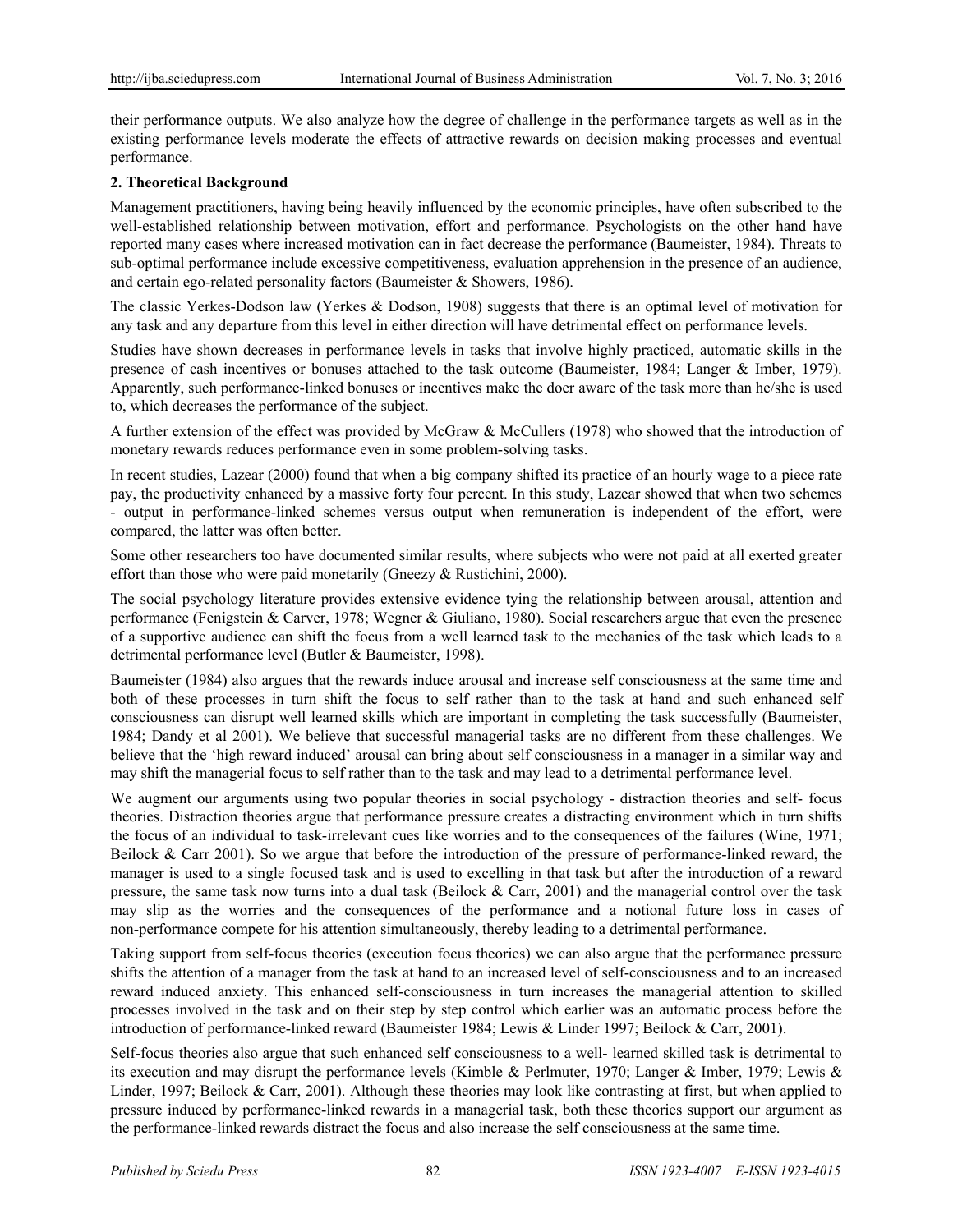Our primary goal in this study is to extend the findings of social psychology to the managerial domain. Although theoretically there may seem to be similarities between the pressures of performance in a managerial task and the pressures of performance in any other skilled task like golf or sports and it may also seem that the mechanisms affecting both are the same; but research tying them together and providing evidence in its support is lacking.

The differentiating factor in our work and other similar works in this area is that most researchers have used nonmanagerial tasks like physical labor, sports or skilled motor performance in a game under performance-linked incentives to reach their conclusions whereas we use Markstrat, which simulates the real life managerial performance to discover new evidence and to arrive at our conclusion. In short, we apply the generalizations of social psychology to the real life managerial behavior through a simulation which brings in more realism to the evidence.

# **3. Hypotheses**

In the current research, we seek to examine marketing managerial decision making behavior under the influence of highly attractive performance-linked rewards. Specifically, we study how the promise of large rewards tied to managers' performance, affect the managers' decision making processes and style (e.g., risk preference, propensity to innovate etc) and consequently their actual performance levels under conditions of less challenging versus highly challenging performance targets as well as under conditions of low versus high existing performance levels.

We believe that the high rewards can deviate managers from devoting enough attention to the task towards thinking too much about the associated rewards, thereby shifting the mental task processing of these problems from an "automatic" to a more "controlled" mode (Areily et al 2009; Langer and Imber, 1979; Camerer, Loewenstein & Drazen, 2005). This phenomenon has been found to be detrimental in sports (Dandy, Brewer & Tottman, 2001) and we believe it can be detrimental in managerial tasks as well.

Psychologists also provide evidence that too much increased focus on a task also tends to narrow down an individual's focus of attention (Easterbrook, 1959; Areily et al 2009) which may affect the quality of outcomes especially in the creative and mental tasks where both the depth and the innovativeness of a solution clearly provides the winning edge. We believe that managerial tasks too involve creative and out of the box solutions especially in situations where high performance-linked rewards are involved. We also believe that, when high performance-linked rewards are announced, the associated problems too are extraordinary and merit creative solutions from the managers. This creativity needs an open minded thinking (Areily et al 2009) and too much attention on the reward can stifle the creativity, entrepreneurship and innovativeness, thereby reducing the managerial performance (McGraw & McCullers, 1979).

Based on the above mentioned arguments, we believe that the high performance linked rewards may actually reduce the performance levels of mangers in highly challenging task, may reduce the risk taking tendencies and innovativeness shown by the managers. These arguments lead us to form the following hypotheses:

**H1a:** The provision of highly attractive performance-linked rewards leads to higher performance levels (as compared to the absence of highly attractive rewards) when performance targets are less challenging

**H1b:** The provision of highly attractive performance-linked rewards leads to lower performance levels (as compared to the absence of highly attractive rewards) when performance targets are highly challenging

**H2a:** The provision of highly attractive performance-linked rewards leads to increased risk-taking tendencies (as compared to the absence of highly attractive rewards) when the existing performance level is low

**H2b:** The provision of highly attractive performance-linked rewards leads to reduced risk-taking tendencies (as compared to the absence of highly attractive rewards) when the existing performance level is high

**H3a:** The provision of highly attractive performance-linked rewards leads to an increased propensity to innovate (as compared to the absence of highly attractive rewards) when the existing performance level is low

**H3b:** The provision of highly attractive performance-linked rewards leads to a reduced propensity to innovate (as compared to the absence of highly attractive rewards) when the existing performance level is high

## **4. Methodology**

We collected data from undergraduate marketing classes using a computer-based marketing strategy simulation game called Markstrat (Larréché & Gatignon, 2003). Markstrat is an educational simulation in which students, acting as managers for hypothetical firms, make strategic marketing decisions under varying computer-simulated scenarios representing changing marketplace conditions. Teams of students compete with one another, so the game also simulates a competitive industry environment. Each week, students have to make a series of decisions concerning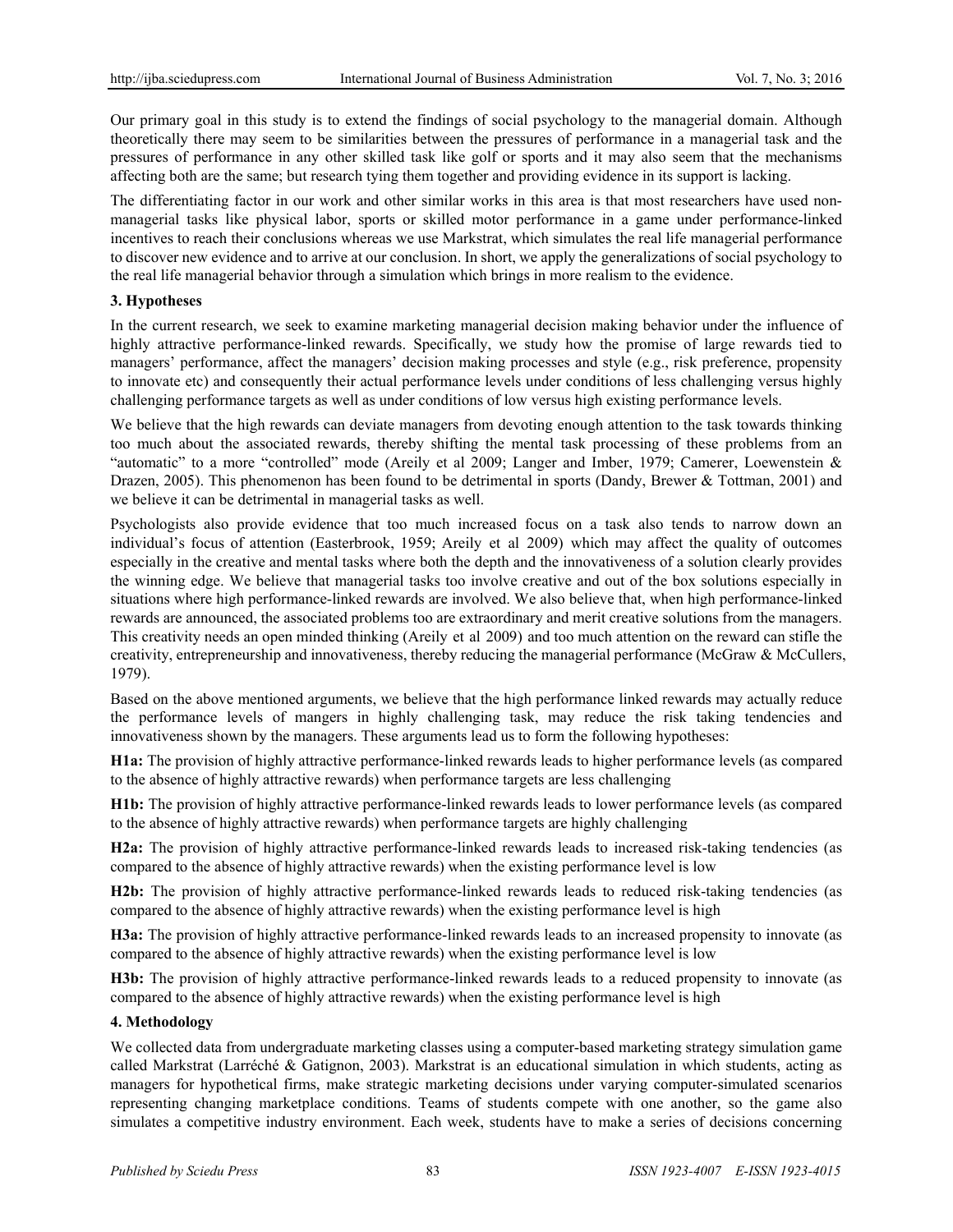market segmentation, marketing mix, distribution, research and development, production and market research in response to the previous week's competitive outcome. Their performance is measured in terms of financial results (including stock price, profits, and return on investment) they produce for the hypothetical firms they manage. The game is used in many educational institutions as well as companies to hone the decision making skills and enhance the abilities of participants to perform under competitive pressure and uncertainty. Because the game is highly engaging and participants take their managerial decision making tasks in the game very seriously, it provides a high degree of psychological realism as a setting for studying managerial decision making processes.

Two minimally-intrusive small surveys were also conducted during the Markstrat exercise which lasted for a total of eight weeks. The Markstrat software also automatically captures decisions made by each team and details of the simulated marketplace environment and performance outcomes each week, so we were able to obtain records of team actions, marketplace conditions, and team performance from the software database without having to conduct lengthy surveys.

Testing our hypotheses required measuring the decision making behaviors and performance outcomes under varying reward attractiveness levels, varying degree of challenges in performance targets and under varying performance levels.

Because the Markstrat simulation is a graded component of the class, we can expect high degree of participation. Specifically, to create the condition of highly attractive performance-linked rewards and *challenging* performance target, in one of the periods we offered a monetary incentive to the team in each industry that makes the greatest improvement over its previous period's stock price index (a performance metric over which the team has little direct control) and, furthermore, subject to a minimum percentage improvement. To create the condition of highly attractive performance-linked rewards and *less challenging* performance targets, in another period we offered a monetary incentive to the team in each industry that makes the greatest improvement over its previous period's retail sales performance (a performance metric over which the team has greater direct control). Other periods were characterized by the absence of such attractive rewards.

Students worked in teams of three or four each, and altogether there were forty eight teams across various class sections who decided to participate in this study. We conducted the study across two courses spread over one year to build an adequate sample size.

Participating teams also filled out a survey questionnaire on two occasions during the eight-week simulation training; between periods 3 & 4 and later between periods 6 & 7. All other data (including decision, environmental, and performance measures as well as the qualitative data on decision making processes) was drawn directly from the Markstrat software database and the students' memos.

## **5. Analysis and Results**

# *5.1 Establishing Association between the Performance-linked Rewards and the Performance Levels*

We measured the performance level of teams by comparing them in terms of Net contribution, Market share by value, Market share by unit, Retail sales, Volume sold and Stock Price index (SPI).

An independent-sample t-test was conducted to compare the performance levels after the reward manipulation in periods 4 and in period 7. We found a significant difference in the performance levels of teams between periods 4 and 5. We found that except for the market share by value and by unit, all other performance metrics were significantly higher in period 5. This suggests that the reward manipulation did have a significant effect on the team performances between these periods. This phenomenon is clearly evident in all the teams, across all the industries and provides support to H1a. (*Period 4***-** Stock price index- *M*= 1237.6, *SD*=189.4, Revenue- *M*= 56746.4, *SD*= 9704.4, Net contribution- *M*= 22481.9, *SD*=5757.7, Market share by value- *M*= 20.39, *SD*= 3.02, Retail sales-*M*=86919.93, *SD*= 15058.4, Market share by unit- *M*= 20.41, *SD*= 2.8, Volume sold- *M*=235577.9, *SD*=38683.6; *Period 5-* Stock price index- *M*= 1679.5, *SD*=662, Revenue- *M*= 107393.9, *SD*=48274.8, Net contribution-*M*= 43059, *SD*=31316, Market share by value- *M*= 21, *SD*= 9, Retail sales- *M*=164512.4, *SD*= 74629.6, Market share by unit- $M=21.1$ , *SD*= 9.3, volume sold- $M=413335.7$ , *SD*= 192896.9; *T* values and significance levels- Stock price index-t (94) = - 4-446,  $p < 0.01$ , Revenue- *t* (94) = - 7.12,  $p < 0.01$ , Net contribution- *t* (51) = - 4-47,  $p < 0.01$ , Market share by value- *t* (57) = -0.47, *p* =0.64, Retail sales- *t* (50) = -7.06, *p* < 0.01, Market share by unit- *t* (94) = -0.558, *p* =0.57, Volume sold-  $t(50) = -6.26$ ,  $p < 0.01$ ).

In this research, we are interested in the effect of performance-linked manipulation on the low performers versus the high performers, so it is prudent to look at the performance level differences between these two groups in periods 4 -5. Since the performance-linked reward at this stage was for bringing the highest increase in the retail sales, we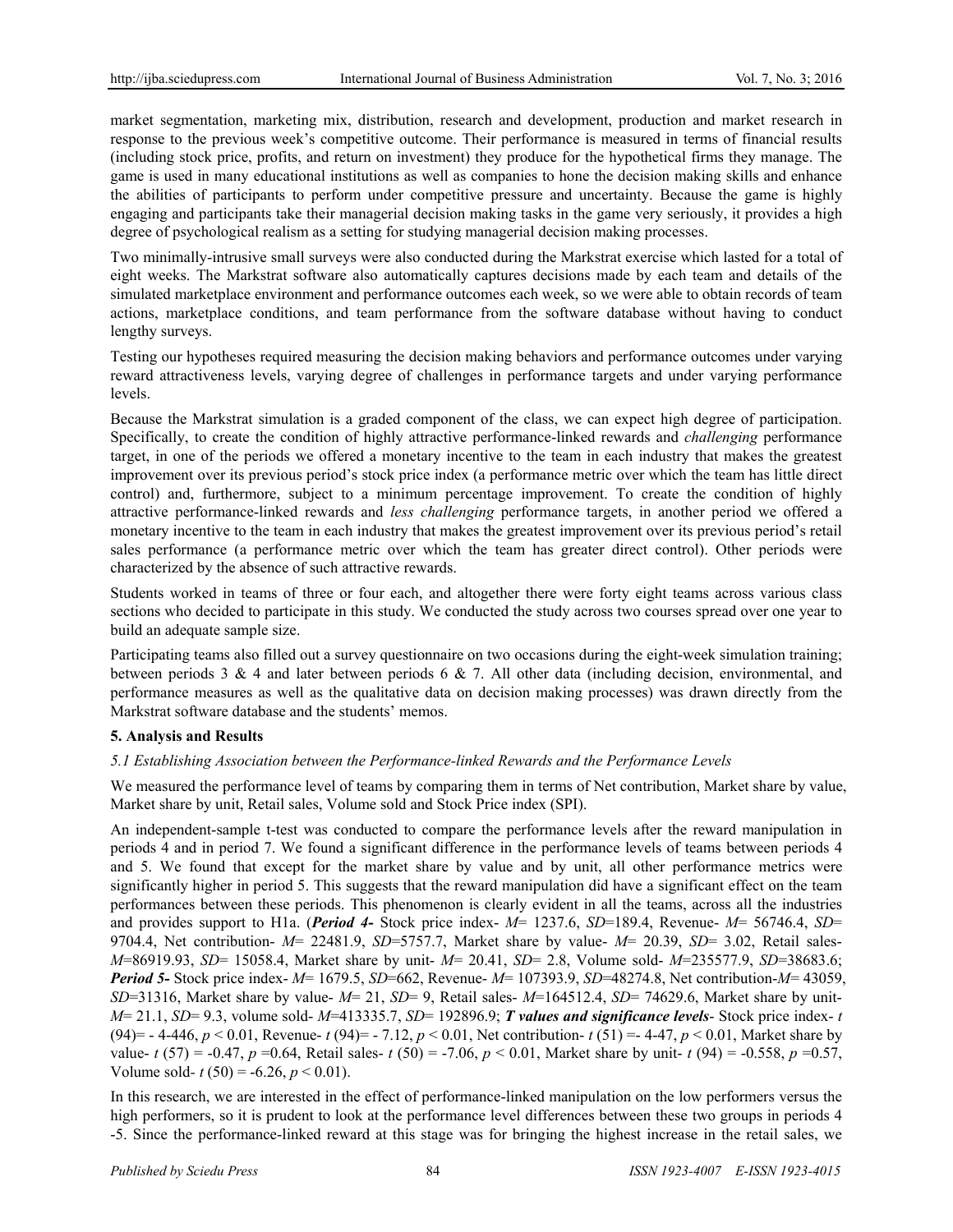looked at it specifically in these two groups. We found that although the groups differ in terms of average retail sales growth, this difference is not significant. (Low performers-  $M=31980.5$ ,  $SD=42893.8$ ; High performers,  $M=34468$ . 6, *SD*=86095.5;  $t$  (28) =-0.1,  $p=0.921$ ).

It suggests that although these groups were very different in terms of overall performance, as we found in their Stock Price index differences, we still find evidence that in an effort to get the performance-linked reward, both these groups performed with equal zeal and that the high performers were not leading in terms of growth of the retails sales when compared to low performers.

If we look closely at the percentage growth of retail sales in the high performers, we find interesting results. We find that the percentage growth in retail sales for high performers actually decreased in this period although not significantly (Percentage growth Retail sales till period  $4 - M = 39.09$ ,  $SD = 57.4$ ; Percentage growth Retail sales between period 4 & 5 -  $M= 22.68$ ,  $SD=39.78$ ; t (28) = 0.910,  $p=0.37$ ). But there is no explanation for this behavior as these firms were doing well overall and should not have reduced the retail sales in a period when there is performance-linked reward and also when the retail sales is a very easy variable to influence by the teams.

We also find interesting results when we specifically looked at the differences between low performers and high performers between period 7 and 8 (15 teams with lowest SPI in period 7 versus 15 teams with highest SPI in period 7). When we compared the average percentage increase in the SPI till period 7 of these teams with the percentage increase in SPI between periods 7-8, we found that the performance of high performers actually had dipped significantly in this period (Period 7-  $M= 27.35$ , *SD*=13.8; Period 8-  $M= 13.38$ , *SD*=15.6;  $t(28)=2.59$ ,  $p=0.015$ ). But the performance of low performers had gone up in the same period although not significantly. (Period 7- $M=0.15$ , *SD*=2.53; Period 8- *M*= 3.72, *SD*=16.8;  $t(28)$ = -0.882,  $p$  =0.385).

Given that this is a contradictory finding as opposed to everyday behavior; we specifically looked at the behavior of high performers. We found that the average SPI growth per period among all the firms till period 8 was 29 %, so in the next analysis we excluded the firms which had more than 29 % growth in SPI between period 7 and 8 as outliers (though inclusion of such teams would skew the data more in our favor). Next, we excluded the firms having negative SPI growth in Period 8 (because we are interested in the behavior of high performing teams only). A total of 33 firms were remaining; we then compared the average SPI growth of these firms till period 7 with the SPI growth between periods 7 and 8. We found that the high performers significantly lag in the reward manipulation periods 7 and 8. (Period 7- *M*= 11.97, *SD*=6.96; Period 8- *M*= 7.36, *SD*=11.5; *t* (64) = 1.97, *p* =0.053).

This interesting finding intrigued us and we looked further at the highest performing teams in the simulation (firms having average SPI growth of > 15 % per period) and the lowest performers. We found the following:



Figure 1. Comparison - high versus low performers

The figure shows a dip in the performance between period 7 and 8 for high performers whereas contrasting results are seen for low performers who were found to be consistently lagging throughout the simulation but still increased the performance levels between periods 7 and 8.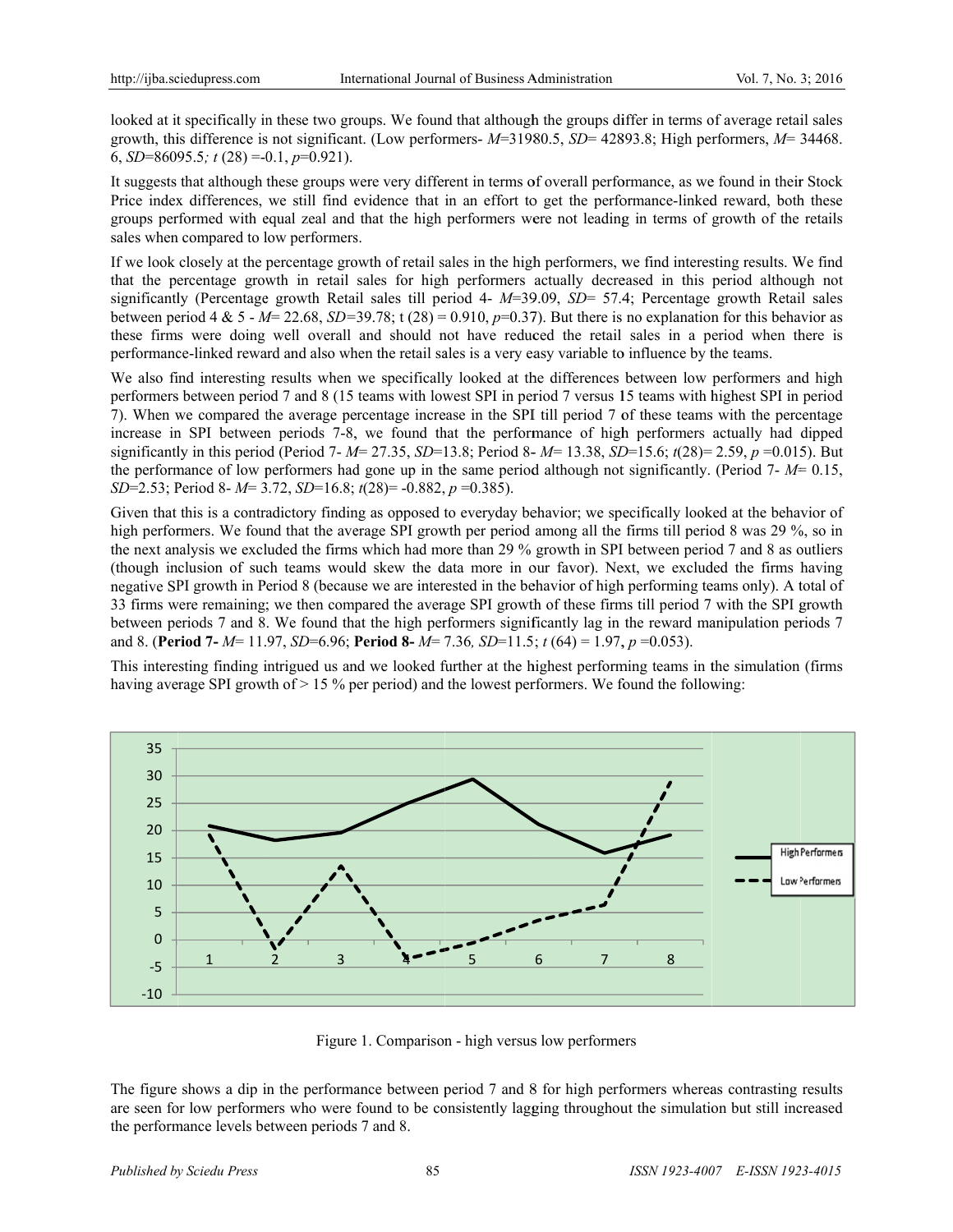One alternative explanation can be that the low performing firms may have given a 'final push' considering it's the last period of a graded course whereas the high performers are not worried about grades as their scores had been consistently high. But that still does not explain the dip in the performance of high performers in period 7; these teams were the best contenders for the performance-linked reward till period 7 but still did not put in an aggressive effort for the reward but in contrast actually lowered their performance in this period.

Based on the above mentioned findings and arguments, we find that H1b is not fully supported across all the teams in all the industries. But at the same time, we also find this hypothesis to be specifically supported by high performing teams only, which actually is a counterintuitive phenomenon we actually did not originally hypothesize.

## *5.2 Performance-linked Rewards and Risk Taking Tendencies in Less Challenging Tasks versus Highly Challenging Tasks*

We compared the risk taking tendencies – Advertising expenditure, Advertising research expenditure, Sales force, Market research studies and Research and development costs of the low performers with the high performers between periods 4 and 5 (15 lowest performing teams as per Stock price index in period 4 versus 15 highest performing teams). We find that the low performers have taken significant risks in this period and these risk taking tendencies are significantly higher when compared to the previous periods. This evidence provides full support to H2a. (**Low performers- Period 4-** Advertising expenditure - *M*= 4870, *SD*=547.7, Advertising research expenditure - *M*= 569.33, *SD*= 133.21, Sales force - *M*= 2213.93, *SD*=437.2, Market research studies –*M=* 429.4, *SD*= 65.7 and Research and development costs - *M*=877.4, *SD* = 569 ; **Period 5-** Advertising expenditure - *M*= 5288, *SD*=732.14, Advertising research expenditure - *M*= 736.26*, SD*= 245.9, Sales force - *M*= 2399, *SD*=428.84, Market research studies -  $M=$  465.4, *SD*=56.13 and Research and development costs -  $M=1452.2$ , *SD* = 650.18; T values and significance levels- Advertising expenditure -  $t$  (28)= - 1.771,  $p = 0.087$ , Advertising research expenditure -  $t$  (28)= -2.311, *p* =0.028, Sales force - t (28) = - 1.17, p =0.252 Market research studies - t (28) = - 1.616, p =0.117, Research and development costs -  $t(28) = -2.576$ ,  $p = 0.016$ .

We find the opposite results among the high performers. Except for one variable, sales force increase, rest all other risk taking measures have not increased significantly unlike the low performers. This provides support that the high performers may not have taken as many risks for the performance-linked reward as the low performing teams and provides support to H2b. (**High performers- Period 4-** Advertising expenditure - *M*= 5021.2, *SD*=698.37, Advertising research expenditure - *M*= 615.3, *SD*= 180.9, Sales force- *M* = 2270.5, *SD*=317, Market research studies - *M*= 440.1, *SD*=73.4 and Research and development costs- *M* =1304.8, *SD* = 762; **Period 5-** Advertising expenditure - *M*= 5409, *SD*=712.54, Advertising research expenditure - *M*= 690, *SD*= 238.56, Sales force - *M*= 2655.86, *SD*=503.45, Market research studies - *M*= 487, *SD*=88.47 and Research and development costs - *M*=1271.6, *SD* = 733.8; **T values and significance levels**- Advertising expenditure - *t* (28)= - 1.506, *p* =0.143, Advertising research expenditure - *t* (28) = - 0.967, *p* = 0.342, Sales force - *t* (28) = - 2.508, *p* = 0.018, Market research studies - *t*  $(28) = -1.579$ ,  $p = 0.126$ , Research and development costs  $- t (28) = 0.122$ ,  $p = 0.904$ ).

As another measure, we performed a regression analysis, with all the risk taking variables – Advertising expenditure, Advertising research expenditure, Sales force, Market research studies and Research and development costs, as the independent variables and Stock price index (SPI) at period 4 as the dependant variable. We found that for the low performers, the regression model is not significant at the end of period 4 ( $F = 1.278$ ,  $df = 5.9,14$ ,  $p = 0.352$ ;  $R^2 =$ 0.415) and the individual beta coefficients of all the variables too were not significant (Advertising expenditure- *β* =0.303, *p* =0.215; Advertising research expenditure- *β* = -0.047, *p* =0.966; Sales force- *β* = 0.464, *p* =0.339, Market research studies-  $β = 1.767$ ,  $p = 0.386$  and Research and development cost-  $β = 0.094$ ,  $p = 0.604$ ).

However the same regression model after the reward manipulation condition at the end of period 5 is found to be significant ( $F = 4.767$ ,  $df = 5.9,14$ ,  $p = 0.021$ ;  $R^2 = 0.726$ ). Even the individual beta coefficients of Advertising expenditure, Sales force and Research and development cost had turned significant. (Advertising expenditure- *β* =0.429, *p* =0.080; Advertising research expenditure*- β* = -0.928, *p* =0.227; Sales force*- β* = 0.614*, p* =0.074, Market research studies-  $\beta$  = 3.851, *p* = 0.39 and Research and development cost-  $\beta$  = 0.401, *p* = 0.052).

It provides support to H2a that the performance-linked reward at the end of period 4 provided sufficient motivation to the low performing teams to increase their risk taking tendencies and to perform better.

However, among the high performers we found interesting results. The same regression model at the end of both the periods 4 and 5 was found to be significant (**Period 4** -  $F = 4.767$ ,  $df = 5.9,14$ ,  $p = 0.021$ ;  $R^2 = 0.726$  (Advertising expenditure-  $\beta$  =.429,  $p$  =0.080; Advertising research expenditure-  $\beta$  = -0.928,  $p$  =0.227; Sales force-  $\beta$  = 0.614,  $p$ =0.074, Market research studies- *β* = 3.851, *p* =0.39 and Research and development cost- *β* = 0.401*, p* =0.052;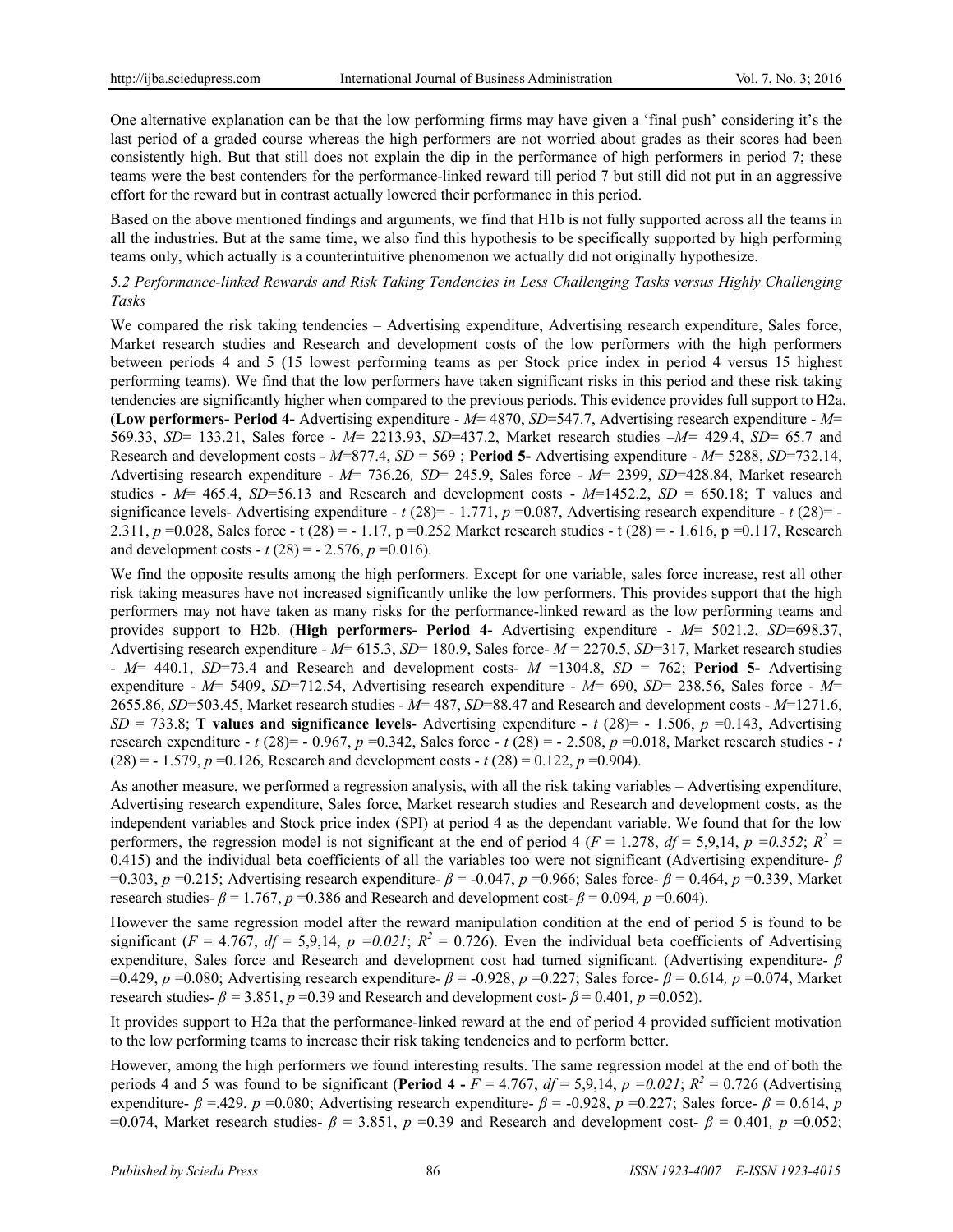**Period 5-**  $F = 5.463$ ,  $df = 5.9,14$ ,  $p = 0.014$ ,  $R^2 = 0.752$  (Advertising expenditure-  $\beta = 0.009$ ,  $p = 0.785$ ; Advertising research expenditure-  $\beta$  = 0.158, *p* =0.235; Sales force-  $\beta$  = 0.028, *p* =0.613, Market research studies-  $\beta$  = 0.986, *p* =0.032, Research and development costs-  $\beta$  = 0.040, *p* = 0.079).

In the case of high performers, we argue that all the risk taking tendencies were expected to be high and that is the very reason these are the better performing teams when compared to low performers. But the research question we are exploring here is the linkage between the performance-linked reward and enhancement in performance levels.

As per our analysis, this linkage is difficult to establish because despite the performance-linked reward, high performers did not increase the performance levels as much as the low performers.

Even between periods 7 and 8 we find similar results. As earlier, we performed a regression analysis with all the risk taking variables as the independent variables and the SPI at period 7 as the dependant variable.

We found that for low performers the regression model is not significant at the end of period 7 ( $F = 2.402$ ,  $df =$ 5,9,14,  $p = 0.120$ ;  $R^2 = 0.572$ ) whereas at the end of period 8, after the reward manipulation, the same regression model is found to be significant ( $F = 2.641$ ,  $df = 5.9,14$ ,  $p = 0.097$ ;  $R^2 = 0.595$ ). It gives support to our assumption that low performers took more risks during the periods where there was performance-linked monetary reward and provides evidence to support H2a.

The same model for high performers was again found to be significant in both the periods 7 and 8. ( $F = 2.402$ ,  $df =$ 5,9,14, *p =0.120*).

Additionally, for high performers we also found that none of the risk taking variables increased significantly between periods 7 and 8, an evidence which supports H2b. (**Period 7-** Advertising expenditure - *M*= 7392.13, *SD*=1085.71, Advertising research expenditure *- M*= 1272.6, *SD=* 364.85, Sales force- *M*= 4103.66, *SD*=792.33, Market research studies -*M*= 588, *SD*= 75.21, Research and development costs- *M* = 1575.73*, SD*= 731.39; **Period 8-** Advertising expenditure -  $M= 7409.06$ , *SD*=1016.21, Advertising research expenditure - M= 1298.8, SD= 360.56, Sales force -*M*= 4240.13, SD=707.99, Market research studies -*M*= 563, *SD*= 75.19, Research and development costs- *M*= 1679, *SD*= 589.44; **T values and significance levels**- Advertising expenditure -  $t$  (28)= - 0.044,  $p$  =0.965, Advertising research expenditure - *t* (28) = - 0.198, *p* =0.845, Sales force - *t* (28) = - 0.497, *p* =0.623, Market research studies - *t*  $(28) = 0.910$ ,  $p = 0.37$ , Research and development costs- - *t* (28) = -0.426,  $p = 0.673$ ).

Another interesting finding here is that the net contribution, a metric on which teams have good control and a metric which has a high importance in terms of grades, was found to be increased significantly for low performers between periods 7 and 8 whereas that was not the case with high performers. (Low performers- Period 7- Net contribution - *M*= 18196.3333, *SD*=1085.7; Period 8- Net contribution *- M*= 27166.46, *SD*=16653.72; T values and significance levels- *t* (28) = -1.872, *p* =0.072; High performers- Period 7- Net contribution - *M*= 111906.93, *SD*=69496.94; Period 8- Net contribution - *M=* 138597.66, *SD*=54550.79; T values and significance levels- t (28) = -1.17, *p* =0.252). To conclude, we can argue that there is enough evidence to support H2a but evidence to support H2b only partially; but at the same time, we also provide interesting insight into the behavior of high performing teams in response to the high performance-linked rewards.

## *5.3 Performance-linked Rewards and Innovation by Firms in a Less Challenging Task versus Highly Challenging Task*

In Markstrat, to study the innovation, we can analyze the number of new brands introduced by the teams or the Research & developments costs incurred by them, as both these variables are intrinsically linked. Since almost all the firms launched new brands, it was difficult to compare the new brand launches to study the differences between the firms in innovation. However, we could compare the R  $\&$  D costs to test the hypothesis.

In the Markstrat simulation used by us, firms were not approved any R & D budget till the end of period 3 and most of the firms had exhausted the funds allocated to them by period 7, hence making it difficult to study the effect of our reward manipulation between period 7 & 8. So, the results described have been studied at the end of period 5 after the first reward manipulation.

As earlier, we found that both the low performers and high performers had responded equally to the performance-linked reward and the R & D expenditure of both these groups was found to be significantly higher from the previous periods.

**(Low performers-** Period 7**-** R & D costs- *M*= 4387.2, *SD*=2844.9; Period 8**-** R & D costs - *M*= 6493.8, *SD*=3442.3; **T** values and significance levels-  $t$  (28)= -1.827,  $p = 0.078$ ; High performers- Period 7- R & D costs-  $M= 7260.9$ ,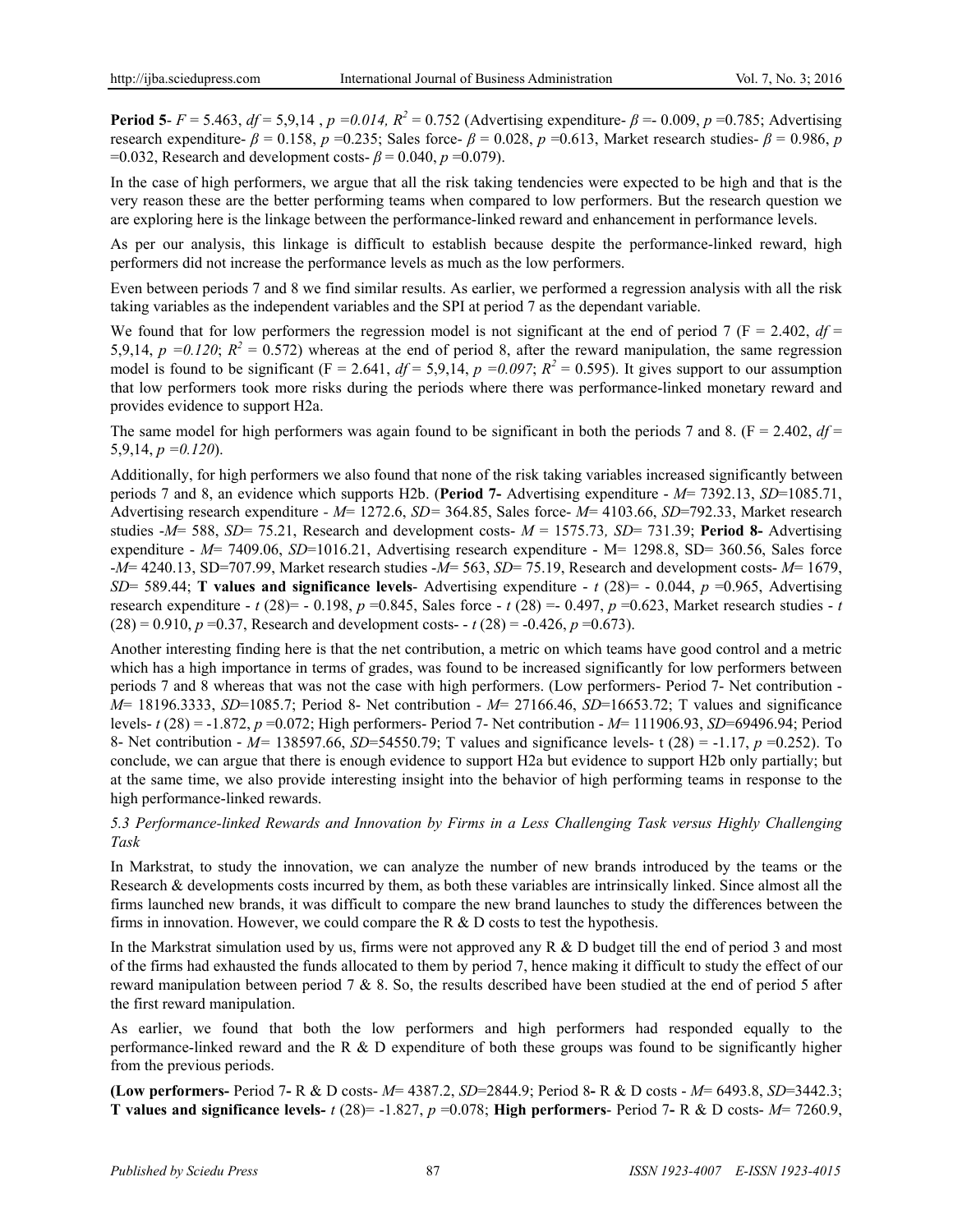*SD*=3251; Period 8- R & D costs - *M=* 11686, *SD*=4314.4; **T values and significance levels**- *t* (28)= -3.172, *p*  $=0.004$ ).

Typically, we found that the high performers had high R & D budget initially and had good utilization of budget, which helped them launch new products and thereby enhancing the performance in terms of SPI. But our objective here is to see the effect of performance-linked reward manipulation in the R & D expenditure of the teams.

To elaborate this, we specifically looked at the percentage increase in the R & D costs between period 4 and 5 for both these groups. We found that the percentage increase in R & D expenditure between the low performers and the high performers, is not significant (**Low performers**- Percentage increase in R & D costs-  $M= 71.02$ , *SD*=81.06; **High performers**- Percentage increase in R & D costs- *M*= 88.74*, SD*=99.17; **T values and significance levels-** *t* (28)=  $-0.536$ ,  $p = 0.596$ ). It means that both these groups equally increased the innovation effort in response to the performance-linked reward despite their overt performance differences in the earlier periods.

To elaborate the differences further, we performed a regression analysis with percentage increase in R & D expenditure of both the groups till period 4 as the independent variable and the SPI at period 4 as the dependant variable and then compared the results with the same regression model at the end of period 5. We found that for low performers, the percentage increase in R & D expenditure between period 4 and 5 has significant effect on their stock price index (Providing evidence in support of H3a)  $(F=3.877, df=1,13,14, p=0.071, R^2=0.23)$ . But for the high performers, the same regression analysis was not found to be significant (Providing evidence in support of H3b) (*F*   $=0.567, df = 1,13,14, p = 0.465, R^2 = 0.042$ .

It means that although both the groups responded equally to the performance-linked reward, it was the low performers who increased their innovation efforts to such an extent that it affected their stock price index giving support to our third hypothesis.

This is a surprising finding because the groups differ by more than 1000 points in their SPI and actually it should have been the high performers who should have responded aggressively to get the rewards instead of the low performers.

## **6. Discussion**

Many firms follow the model of performance-linked reward for management at all levels. These rewards are not linked only to intellectual tasks but even to tasks requiring physical effort like sports and endurance. Psychologists challenge this practice as they argue that such practice may not be beneficial to individuals. Our study finds some support to this notion. We find evidence to support that the practice of performance-linked reward may benefit the low performers more than the high performers and that the high performers may actually 'not push' themselves hard for the performance-linked rewards and can also deliberately lower the performance levels.

The findings are counterintuitive specifically for the high performers where we find that all performance metrics including risk taking tendencies and innovative efforts for these teams actually dip down in response to the high performance-linked reward, which is contrary to the popular notion and practice. Our results also indicate that the managerial behavior at an optimal level of challenge or reward may benefit the firm but an over motivated approach taken by the management may actually deviate from the optimum and can be detrimental to the firm performance. Our research suggests that high performance linked reward may actually decrease the performance of a firm by shifting the main focus from the performance to the incentives in a mangers' mind.

## **7. Managerial Implications**

Providing high incentives to get a better work performance is a conventional practice among the managers. Our research and recent research in psychology cited in this paper, provides support that this relationship may not be linear and positive in all the cases.

Looking beyond social psychology and business administration domains, even in public administration literature there is evidence supporting the ineffective nature of performance-linked rewards. Research on the government data provides evidence that the performance-linked rewards have not worked effectively for the governments but government bodies are still reluctant to abandon it due to their conventional beliefs in it. (Kellough & Lu, 1993; Bowman, 2010) Research also suggests that although it's not correct that performance-linked reward will not work under any circumstances but the evidence shows that "ideal conditions are rarely met in empirical reality" (Bowman, 2010; Gabris & Ihrke, 2004, p. 540). Also the evidence suggests that in future, employees may "eventually come to see merit pay as a kind of punishment" (Bowman, 2010; Bohnet & Eaton, 2003, p. 251).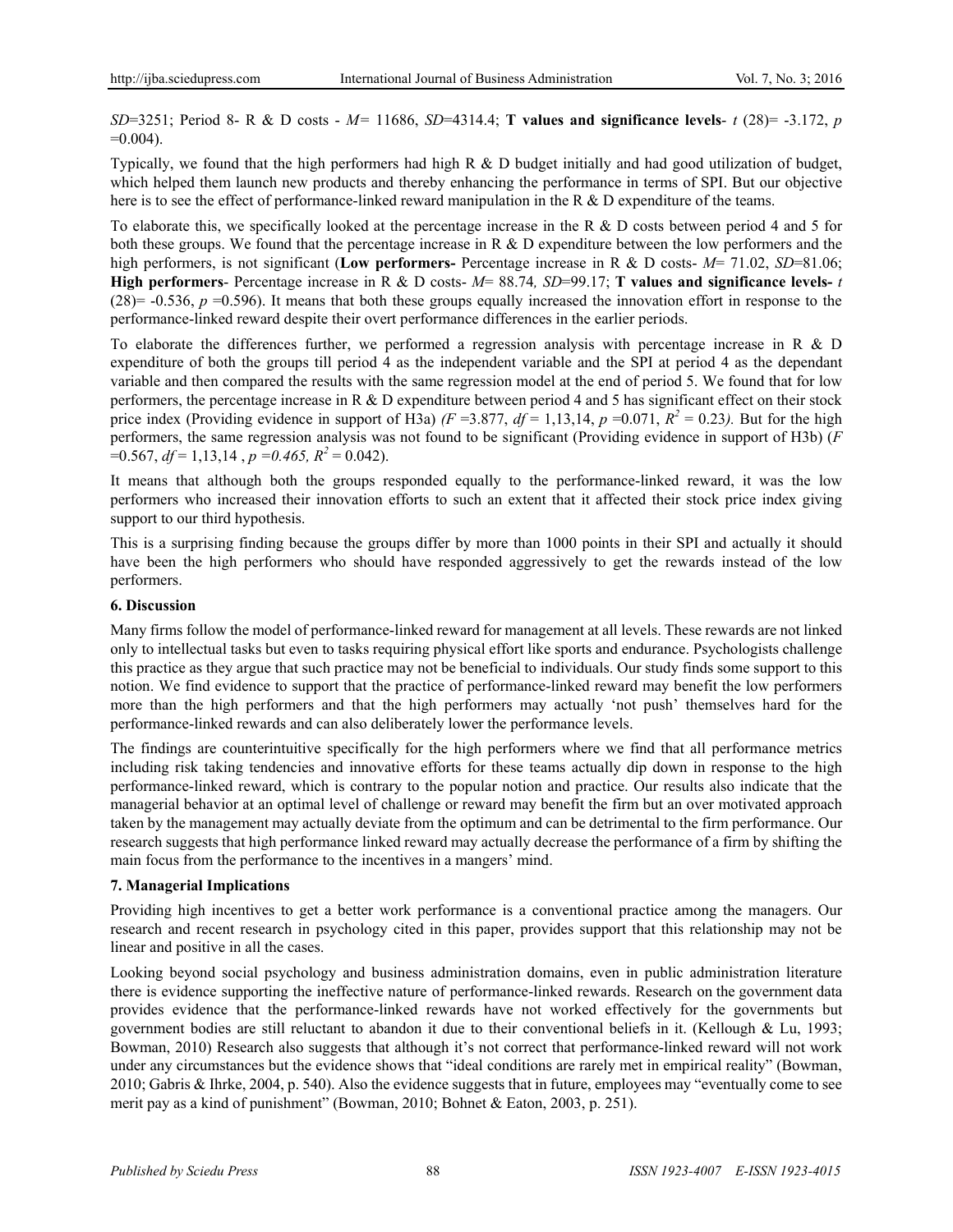Senior management in organizations have to realize that in a highly challenging task and under a performance pressure, the performance-linked reward may not act as a motivation but may add to the pressures and challenges of the managers thereby reducing the performance rather than enhancing it. Our research suggests that managers should be motivated by the performance-linked rewards only up to a threshold up to which the performance metrics improve but beyond that optimum, these rewards can be detrimental to the managerial performance. We recommend that multiple small incentives linked to less challenging tasks will work better for the managers than a very high performance-linked reward with a highly challenging task (Ehrenberg & Bognanno, 1990; Lazear, 2000).

### **8. Limitations**

Notwithstanding the contributions, our study has limitations which present opportunities for future research. Firstly, our study examines the managerial behavior using participants in a business school in a Markstrat simulation (Larréché & Gatignon, 2003). Although researchers have regularly used Markstrat as a realistic setting for studying decision making behavior (Larréché, 1987) and its external validity is proven due to the realistic simulated environment (Aronson, Wilson & Akert, 1994). Still our findings can be strengthened by additions of a field study or by doing a similar study in Markstrat on the working mangers. Secondly, in this research we used a performance-linked reward metric which was kept fixed for all the subjects due to constraints of a graded course in a student's population. However the future research can focus on the varying difficulty levels linked to performance-linked rewards. Such an approach can better alienate the optimal point of risk-reward ratio and the acceptable levels of risks and difficulties.

To conclude we quote from two recent studies in this field:

*"The reality is that pay for performance is likely to be of little benefit to organizations with serious performance problems and may actually be harmful"* (James Perry, 2003, p. 150). *"Nonetheless, practices are seldom discarded simply because they are dysfunctional; rather, pay-for-performance programs may well have become an urban legend. Debunking such folk myths is not likely to have much effect because of their very nature: The tales are compelling because they reinforce world views about human behavior and provide common sense explanations of complex phenomena"* (Bowman, 2010, p 81).

#### **References**

- Ariely, D., Gneezy, U., Loewenstein, G., & Mazar, N. (2009). Large Stakes and Big Mistakes. *Review of Economic Studies, 76*(2), 451-469. http://dx.doi.org/10.1111/j.1467-937X.2009.00534.x
- Aronson, E., Wilson, T. D., & Akert, R. M. (1994). *Social Psychology : The Heart and the Mind.* New York, NY: HarperCollins College Publishers.
- Baumeister, R. F. (1984). Choking under pressure: Self-Consciousness and Paradoxical Effects of Incentives on Skillful Performance. *Journal of Personality and Social Psychology, XL*(VI), 610-620. http://dx.doi.org/10.1037/0022-3514.46.3.610
- Baumeister, R. F., & Carolin, J. S. (1986). A review of paradoxical performance effects: Choking under pressure in sports and mental tests. *European Journal of Social Psychology, XVI*, 361-383. http://dx.doi.org/10.1002/ejsp.2420160405
- Beilock, S. L., & Carr, T. H. (2001). On the fragility of skilled performance: What governs choking under pressure? *Journal of Experimental Psychology: General, 130*, 701-725. http://dx.doi.org/10.1037/0096-3445.130.4.701 PMid:11757876
- Bohnet, I., & Eaton, S. (2003). Does performance pay perform? Conditions for success in the public sector. In J. Donahue & J. Nye, Jr. (Eds.), *For the people: Can we fix the public service?* (pp. 238-254). Washington, DC: Brookings Institution Press.
- Butler, J. L., & Baumeister, R. F. (1998). The trouble with friendly faces: Skilled performance with a supportive audience. *Journal of Personality and Social Psychology, 75*, 1213-1230. http://dx.doi.org/10.1037/0022-3514.75.5.1213 PMid:9866184
- Camerer, C. F., & Hogarth, R. (1999). The effects of financial incentives in experiments: A review and capital-labor-production framework. *Journal of Risk and Uncertainty, 19*(1), 7-42. http://dx.doi.org/10.1023/A:1007850605129